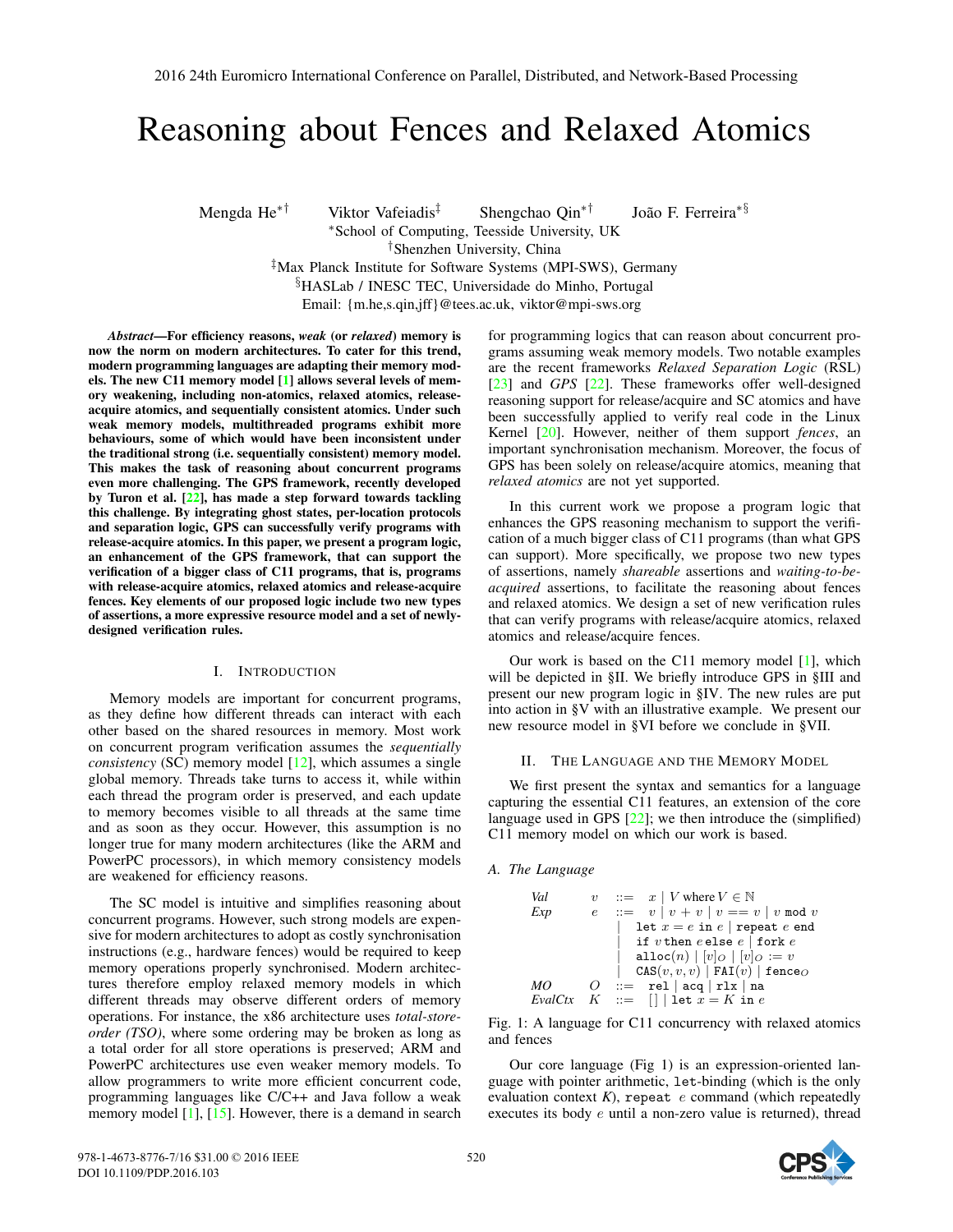forking, conditional statement, memory allocation, load, store and fence operations annotated with a specific *memory order* (*MO*), and the atomic operations compare-and-swap and fetchand-increment.

Note the memory order annotation can be rel (for release store atomic), acq (for acquire read atomic), rlx (for relaxed atomic), and na (for non-atomic).<sup>1</sup> Note also that we focus on fence commands annotated with rel or acq in this work. For the compare-and-swap command CAS, we assume it to have both rel and acq effects in case the operation succeeds, and rlx in case the update does not take place.

#### *B. The Graph Semantics*

Assuming a weak memory model, C11 allows different threads to have different observations of the memory. Therefore it is hard to express its semantics in terms of changing a single shared memory. Instead, we need to track the history of an execution, annotate the relations among its events, and then judge if that execution fulfils the memory model (e.g. whether an access to a certain location leads to a data-race, or if it is possible for a read action to return a certain value). This approach is followed by Batty et al. [2] to formally define the C11 memory model. The same approach is followed by RSL and GPS though with simplifications to make their focus clear. We follow the same approach and present a graph based semantics. Fig 2 gives the definition of an event graph, which is formed by an action map and three relations *sequenced before* sb, *modification order* mo and *read from* rf.

| Action      |                |           | $\alpha$ ::= $\mathbb{S}   \mathbb{A}(ll')   \mathbb{W}(l, V, O)$<br>$\mathbb{R}(l, V, O) \mid \mathbb{U}(l, V, V) \mid \mathbb{F}(O)$ |
|-------------|----------------|-----------|----------------------------------------------------------------------------------------------------------------------------------------|
| ActName     | a.             |           | (from an infinite set)                                                                                                                 |
| ActMap      | $\overline{A}$ | $\subset$ | ActName $\stackrel{fin}{\rightharpoonup}$ Action                                                                                       |
| Graph       |                |           | $G$ ::= $(A, sb, mo, rf)$ where                                                                                                        |
|             |                |           | sb, mo $\subseteq$ dom $(A) \times$ dom $(A)$ ,                                                                                        |
|             |                |           | rf $\in$ dom $(A)$ $\rightarrow$ dom $(A)$                                                                                             |
| ThreadMap T |                | $\in$     | $\mathbb{N} \stackrel{fin}{\rightharpoonup} (ActName \times Exp)$                                                                      |

#### Fig. 2: Syntax of event graph

We follow the two-layer semantics given in GPS but extend it to support relaxed atomics and fences. Some of the semantic rules are shown in Fig 3 and Fig 4, where **C** is the word size. In the event layer, actions are generated from program expressions  $e \stackrel{\alpha}{\rightarrow} e'$ . Note that a load operation generates a read action R with an arbitrary value. The actual value read is constrained by the C11 memory model in the second layer of semantics. Note also that S stands for a skip action, A for a memory allocation, W for a write, U for an atomic update, and  $F$  for a fence action.

In the second layer of semantics, instead of transforming expressions, a machine step changes *machine configurations*  $\langle T; G \rangle$ . Here T is the pool of threads maintaining the identity of the last event produced by each thread and their corresponding continuation expressions, and  $G$  is the event graph built up so far. In the graph  $G$ , all the events that have taken place are recorded in the action map  $A$  and are connected with three kinds of directed edges, namely sb, mo and rf.

| let $x = V$ in $e$                                                                                                                                                                                                                                                                            | $\stackrel{\mathbb{S}}{\rightarrow}$  | e V/x          |                                         |  |
|-----------------------------------------------------------------------------------------------------------------------------------------------------------------------------------------------------------------------------------------------------------------------------------------------|---------------------------------------|----------------|-----------------------------------------|--|
| repeat $e$ end                                                                                                                                                                                                                                                                                | $\stackrel{\mathbb{S}}{\rightarrow}$  |                |                                         |  |
| let $x = e$ in if x then x else repeat e end                                                                                                                                                                                                                                                  |                                       |                |                                         |  |
| alloc $(n)$                                                                                                                                                                                                                                                                                   | $\mathbb{A}(ll+n-1)$                  | $\iota$        |                                         |  |
| $[l]_O$                                                                                                                                                                                                                                                                                       | $\mathbb{R}(l,V,O)$                   | V              |                                         |  |
| $[l]_O := V$                                                                                                                                                                                                                                                                                  | $\xrightarrow{W(l,V,O)}$              | $\Omega$       |                                         |  |
| $CAS(l, V_o, V_n)$                                                                                                                                                                                                                                                                            | $\xrightarrow{\mathbb{U}(l,V_o,V_n)}$ | 1              |                                         |  |
| $\text{CAS}(l, V_o, V_n)$                                                                                                                                                                                                                                                                     | $\mathbb{R}(l,V',r1x)$                | $\Omega$       | $V' \neq V_o$                           |  |
| FAI(l)                                                                                                                                                                                                                                                                                        | $\xrightarrow{U(l,V,V')}$             | $\overline{V}$ |                                         |  |
|                                                                                                                                                                                                                                                                                               |                                       |                | $V' = (V + 1) \bmod C$                  |  |
| fence $_{O}$                                                                                                                                                                                                                                                                                  | $\mathbb{F}(O)$                       |                |                                         |  |
| K[e]                                                                                                                                                                                                                                                                                          | $\stackrel{\alpha}{\longrightarrow}$  |                | $K[e'] \quad e \xrightarrow{\alpha} e'$ |  |
| Fig. 3: Some event-step semantic rules: $e \stackrel{\alpha}{\rightarrow} e'$                                                                                                                                                                                                                 |                                       |                |                                         |  |
| $e \stackrel{\alpha}{\rightarrow} e'$ consistentC11(G')                                                                                                                                                                                                                                       |                                       |                |                                         |  |
| $G'.A = G.A \uplus [a' \mapsto \alpha]$ $G'.\mathsf{sb} = G.\mathsf{sb} \uplus (a,a')$                                                                                                                                                                                                        |                                       |                |                                         |  |
| $G'.\textsf{mo} \supseteq G.\textsf{mo}$ $G'.\textsf{rf} \in \{G.\textsf{rf}, G.\textsf{rf} \uplus [a' \mapsto b]\}$                                                                                                                                                                          |                                       |                |                                         |  |
| $\langle T \uplus [i \mapsto (a, e)]; G \rangle \longrightarrow \langle T \uplus [i \mapsto (a', e')] ; G' \rangle$                                                                                                                                                                           |                                       |                |                                         |  |
| $\sqrt{m}$ . $\sqrt{m}$ . $\sqrt{m}$ . $\sqrt{m}$ . $\sqrt{m}$ . $\sqrt{m}$ . $\sqrt{m}$ . $\sqrt{m}$ . $\sqrt{m}$ . $\sqrt{m}$ . $\sqrt{m}$ . $\sqrt{m}$ . $\sqrt{m}$ . $\sqrt{m}$ . $\sqrt{m}$ . $\sqrt{m}$ . $\sqrt{m}$ . $\sqrt{m}$ . $\sqrt{m}$ . $\sqrt{m}$ . $\sqrt{m}$ . $\sqrt{m}$ . |                                       |                |                                         |  |

$$
\langle T \uplus [i \mapsto (a, K[\text{fork} (e)])]; G \rangle \longrightarrow
$$
  

$$
\langle T \uplus [i \mapsto (a, K[0]) \uplus [j \mapsto (a, e)]; G \rangle
$$

Fig. 4: Machine step semantics:  $\langle T; G \rangle \longrightarrow \langle T'; G' \rangle$ 

The *sequenced-before* relation (sb  $\subseteq$  dom(A)×dom(A)) records the order of events as specified in the program. As in GPS and RSL, we make this relation *not* transitive. Thus it relates each node only to its immediate successor in program order. Note that the *modification-order* (mo  $\subset$  dom(A)  $\times$  dom(A)) is a strict, total order on all writing actions to the same location. The *reads-from* map (rf  $\in$  dom(A)  $\rightarrow$  dom(A)) maps each reading action to a writing action which it reads from.

From a machine configuration  $\langle T; G \rangle$ , a move from an arbitrary thread can transfer into a new machine configuration  $\langle T'; G'\rangle$  if the newly constructed graph G' is legal under C11 memory model: consistentC11( $G'$ ).

# *C. The Memory Model*

*1) Happens-Before Relation:* We have so far introduced sb, mo, and rf. Now we describe the essential part of the memory model: synchronisations. Different from GPS and RSL, now fences can also form synchronisations. Our memory model is still simplified when compared with the standard [1] (for example, the subtle *release-sequence* is omitted).

We first introduce a derived relation *synchronised-with*  $({\sf sw} \subseteq {\sf dom}(A) \times {\sf dom}(A))$ . As illustrated in Fig 5, a pair of release write and acquire read can synchronise. Relaxed atomics can also synchronise with the help of corresponding fences.

The idea of synchronisation in C11 is that when an event c is synchronised with another event b, i.e.  $(b, c) \in$  sw, then b's observation about its preceding memory updates becomes visible to  $c$  (and its succeeding events) as well. Based on this, the heart of the C11 memory model, *happens-before* relation, can be defined as:  $hb \triangleq (sb \cup sw)^{+}$ .

For instance, Fig 6 illustrates a 2-thread message passing program, where msg is the message we intend to pass from the first thread to the second and flg is used for synchronisation.

<sup>1</sup>GPS focuses only on rel and acq and denotes them as at.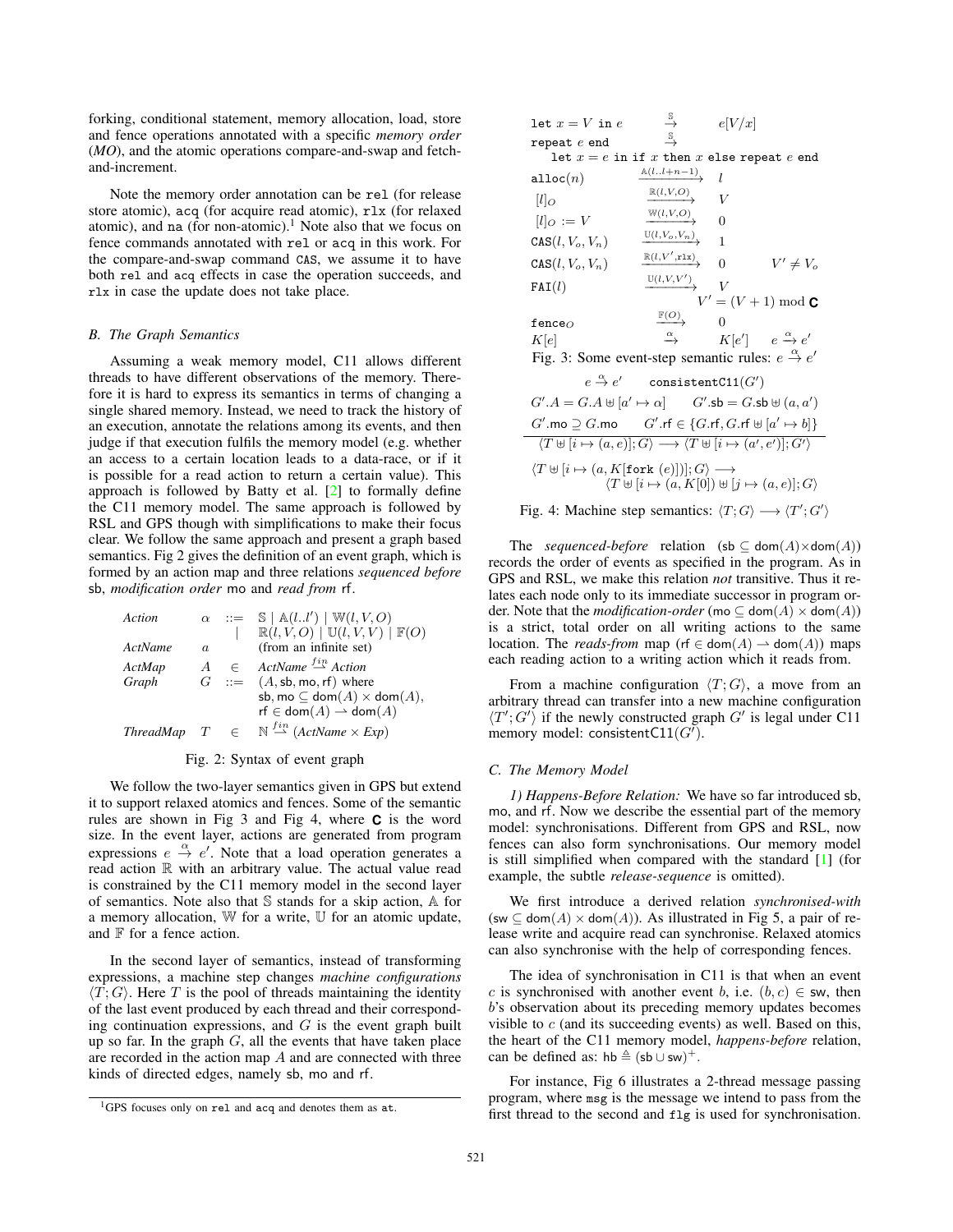

Fig. 5: Four ways to form synchronization



Fig. 6: Message passing using release write and acquire read

Both msg and flg are initialised as 0. When the acquire load  $c$  reads from (rf) the release store  $b$ , a synchronisedwith (sw) relation is established between them. Consequently, information observed by the source store  $b$  is eligible to be shared with the reader  $c$ . In particular, this ensures  $d$  is aware that  $\alpha$  has happened, thus it will not read the stale value 0.

On the other hand if either one or both of actions on flg are relaxed as shown in Fig 7, such sw relation fails to be established, which means the out-of-order executions allowed by the C11 standard may cause  $d$  to read the value 0 as well.



*2) Data-Race and Memory Error:* C11 provides various levels of memory consistency orders, from the most strict *sequentially-consistent* sc to the most relaxed *non-atomic* na (which does not even ensure atomicity), as a handy feature for users to flexibly balance the efficiency and safety of their programs. However, one must remember that when two events concurrently access a non-atomic location and at least one of them is a write event, it will lead to a *data race*. The C11 standard declares that if an execution is data-race free, the non-atomic actions will perform as they are sequentiallyconsistent; otherwise, the result of execution is undefined. Another situation that will lead to an undefined result is a *memory error*, which happens when an event accesses a location that has not been allocated.

*3) Axioms:* Following Batty et al. [2], the C11 memory model is formulated as a set of axioms (over an event graph G), denoted as consistentC11(G), the definition of which is left for the report [9]. In the machine step layer of semantics,

the execution of our program is restricted by the C11 memory model via the checking with consistentC11.

*4) Thin-Air Read and the Strengthening of the Memory Model:* Our core language includes relaxed atomic operations. However in the C11 memory model, relaxed atomics are known to have the *thin-air-read* issue [2], which refers to the problem that a cleverly designed program will allow a relaxed atomic read to return any value out of the thin air, without breaking the very few restrictions applied to relaxed atomics. This problem makes it impossible to rigorously reason about a program with relaxed atomics. To rule out thin-air reads, we follow the same approach as RSL  $[23]$ , i.e. we add an extra axiom to the consistency check:

$$
\begin{aligned}\n\text{consistentC11}((A, \text{sb}, \text{mo}, \text{rf})) &\triangleq \\
&\dots \\
\land \text{acyclic}(\text{hb} \cup \{(\text{rf}(a), a) \mid a \in A\}) \\
&\text{where } \text{acyclic}(R) \triangleq \exists x \in A. \ R^+(x, x).\n\end{aligned}
$$

# III. THE GPS FRAMEWORK

Our proposed reasoning mechanism is built on top of the GPS framework  $[22]$ ,  $[20]$ , which combines three concepts advocated by state-of-the-art concurrent program logics (e.g.  $[24]$ ,  $[8]$ ,  $[7]$ ,  $[3]$ ,  $[13]$ ,  $[6]$ ,  $[21]$ ,  $[17]$ ,  $[19]$ ,  $[4]$ ,  $[11]$ ), namely ghost states, protocols and separation logic, and adapts them in a novel way to support modular weak memory reasoning. We shall first give a brief introduction about GPS, focusing on atomic writes/reads and escrows, which are essential for synchronisations.

# *A. Protocols for Atomic Locations*

Following the C11 standard, atomic locations in GPS are meant to be read and written concurrently. Therefore it is difficult to make any stable assertions about the precise contents of an atomic location. GPS advocates per-location protocols to describe how the contents of each atomic location can evolve over time. A *state assertion*  $\overline{l : s | \tau}$  indicates that an atomic location l is governed by the protocol  $\tau$ , and is at least at state s. All possible state transition relations have to be defined in  $\tau$  as a partial order  $\sqsubseteq_{\tau}$ ; and in  $\tau$ , *state interpretation*  $\tau(s, z)$  for each state s also has to be specified.

The state assertions about atomic locations belong to *knowledge* in GPS, which refers to assertions that do not depend on ownership. State assertions are ownership independent because according to the C11 standard, atomic locations are meant to be accessed concurrently (without hb ordering) in different threads. Correspondingly, GPS assertions about their states can be present in different threads at the same time. Conversely, the assertions about non-atomic locations (i.e.  $x \leftrightarrow v$ ) are not knowledge and must be owned by one thread at a time as concurrent access to them may raise data races. Knowledge is indicated by a modality  $\Box$ , and GPS has useful rules to reason about knowledge:

$$
\overline{|l:s|\tau}| \Rightarrow \Box \overline{|l:s|\tau}|, \quad \Box P \Rightarrow P \quad \text{and} \quad \Box P \Leftrightarrow \Box P * \Box P
$$

The first rule says that a state assertion can be transformed into its knowledge form. The second says knowledge can always be turned back into its normal assertion. And the third shows that knowledge can be duplicated and thus be shared.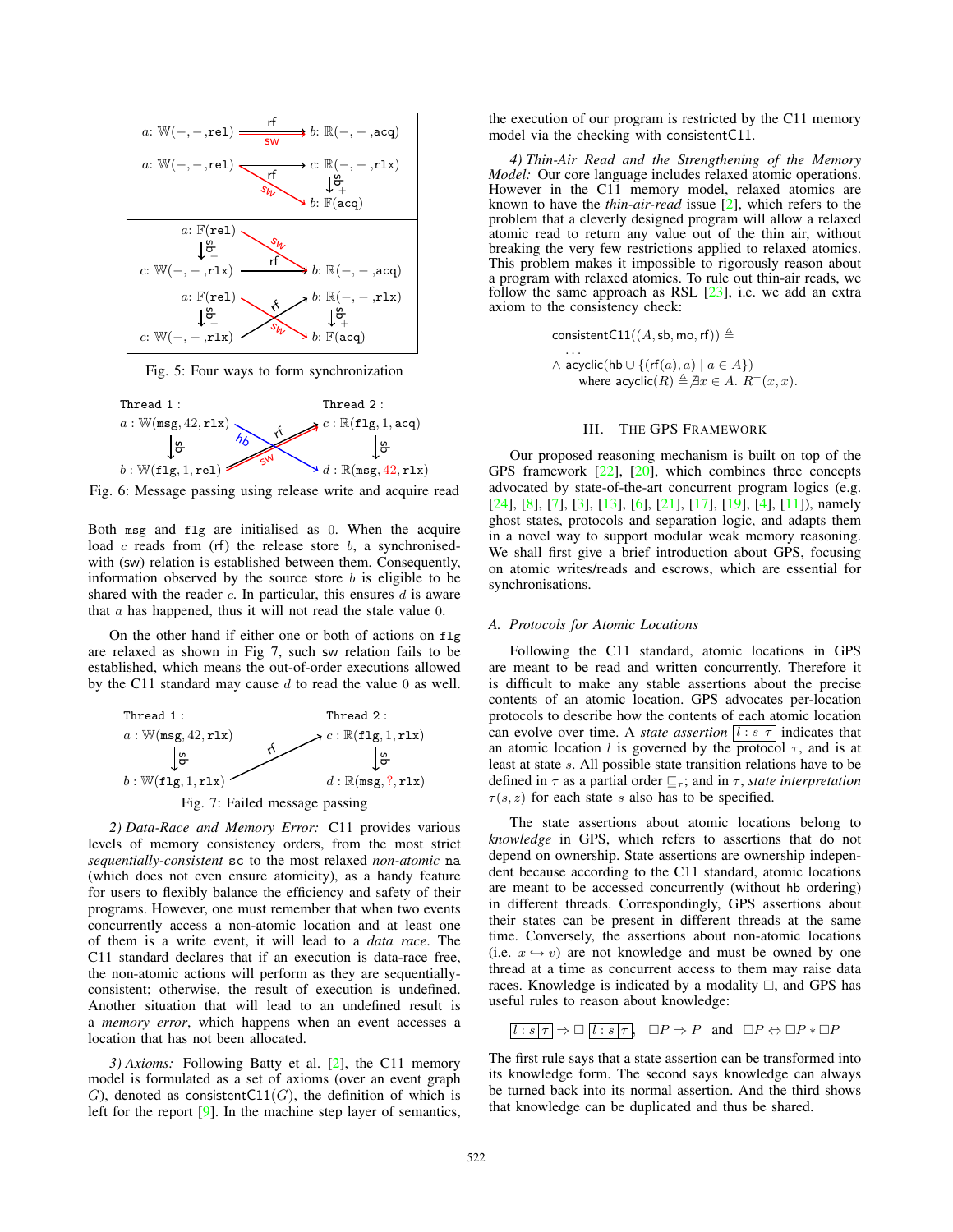A state interpretation  $\tau(s, z)$  for a protocol  $\tau$  governing a location  $l$  is an assertion specifying what must be true for a thread to be permitted to write  $z$  to  $l$  and thus change it to state s. A read action which reads from this write may retrieve this assertion. This approach elegantly captures the idea of synchronisations in the C11 standard. Intuitively, the write action happens before that read (as a synchronised-with relation is formed between them), so it signifies that the effect of any preceding actions (those happened-before the write) can be transmitted to the reading thread.

The rule for atomic (i.e. *acquire*) read in GPS is given as:

$$
\frac{[\text{GPS-ATOMIC-LOAD}]}{\{s' \sqsupseteq r s. \forall z. \tau(s', z) * P \Rightarrow \Box Q}
$$

$$
\frac{\{\boxed{l : s | \tau \}}* P\} [\boxed{l}_{\text{acq}} \{z. \exists s'. \boxed{l : s' | \tau \}} * P * \Box Q\}
$$

The possible writes that an atomic read can observe are quantified in the premise. Note that only assertions in knowledge form  $(\Box Q)$  can be gained, as it is possible for multiple threads to all read the location at the same state and thus gain the same assertion. Therefore if the assertion is not an ownership independent knowledge, data races may occur. The inclusion of the assertion P enables *rely-guarantee* reasoning through protocols [22].

The atomic (i.e. *release*) write rule in GPS is defined as:

$$
\frac{\text{[GPS-ATOMIC-STORE]}}{P \Rightarrow \tau(s'', v) * Q \qquad \forall s' \sqsupseteq_{\tau} s. \ \tau(s', -) * P \Rightarrow s'' \sqsupseteq_{\tau} s'}
$$

$$
\{[l : s | \tau | * P\} \ [l]_{\text{rel}} := v \ \{[l : s'' | \tau | * Q\}
$$

Note that from the precondition we only know the lower bound state for  $l$  is state  $s$  (i.e. the location  $l$  is at least at state s before the write takes place). Without knowing which exact state *l* might have possibly been moved to by environment actions prior to this write, here the write moves it to state  $s''$ that is reachable from any state s' such that  $s' \rightrightarrows_{\tau} s$ . In the first premise, P is transformed to the state interpretation  $\tau(s'', v)$ with some frame Q via a *ghost move*  $\Rightarrow$ . Ghost moves are another important concept in GPS: they represent moves that only change logical states without affecting the actual machine states. Ghost moves can take place any time that suits the logic user's needs. They can do useful things like creating ghost assertions, packing and unpacking escrows, which we are going to discuss next.

#### *B. Escrows for Non-Atomic Locations*

According to the rule [**GPS**−**ATOMIC**−**LOAD**], only knowledge can be transmitted in synchronisations. However, very often we need to transfer the ownership of non-atomic locations. To do this, GPS allows them to be wrapped up into knowledge form and be retrieved at the right time, via the use of *escrows*. An escrow of the form  $\sigma$ :  $P \rightsquigarrow Q$  can be considered as a safe-box protecting Q, and the key to open it is  $P$  (which is not duplicable). Ghost moves are used to pack and unpack escrows:

| $GPS-ESCROW-PACK$              | $GPS-ESCROW-UNPACK$               |
|--------------------------------|-----------------------------------|
| $\sigma: P \rightsquigarrow Q$ | $\sigma: P \rightsquigarrow Q$    |
| $Q \Rightarrow  \sigma $       | $P \wedge [\sigma] \Rightarrow Q$ |

A packed escrow  $[\sigma]$  is an ownership-independent assertion and can also be used in its knowledge form:  $[\sigma] \Leftrightarrow \Box [\sigma]$ .



Fig. 8: Message passing using relaxed atomics with fences

The "key"  $P$  is consumed once it has been used to unpack an escrow. Therefore instead of using physical resources, ghost assertions are introduced to describe the permissions to unpack an escrow. A ghost assertion  $\overline{\gamma : t \mu}$  says there is a ghost variable  $\gamma$ , whose value is ghost permission t drawn from some *partial commutative monoid* (PCM)  $\mu$ . New ghost t can appear out of thin air, with a fresh identity: true  $\Rightarrow \exists \gamma \cdot \gamma : t \cdot \mu$ .

A special kind of permission is *token* Tok. Tok has only two kinds of permissions:  $\xi$  is the unit and represents empty permission; and  $\diamond$  represents for full permission. They are usually written as  $\left[\gamma : \xi\right]$  and  $\left[\gamma : \diamond\right]$  for short.

# IV. REASONING ABOUT RELAXED ATOMICS AND FENCES

We now present our key proposal: a program logic that supports the reasoning of a bigger class of C11 programs (than GPS), including relaxed atomics and release-acquire fences.

#### *A. Two New Types of Assertions*

We would like to handle relaxed atomic operations in a similar way as release and acquire atomics are treated in GPS, since they are also applied on atomic locations. Moreover, we would like to ensure that the idea of per-location protocols works for all of them. However, as defined in §II-C and illustrated in Fig 6 and Fig 7, one challenge is that relaxed atomics form synchronised-with relations *differently* from release-acquire atomics: a sw relation is automatically set up when an acquire load operation reads from a release store operation; but for relaxed atomics the C11 standard states that the sw relation can only be established with the help of fences<sup>2</sup>. Fig 8 shows that fences are needed to restore the sw and thus the hb relations for the example in Fig 7.

We interpret these restrictions as (i) a relaxed atomic store operation can only transmit the information that has been marked as shareable by a preceding release fence; and (ii) a relaxed load should not put the knowledge gained from its loading source to the current state, instead it should mark the knowledge as not yet available and await a succeeding acquire fence to transform them to normal knowledge form. To cater for these new scenarios, we introduce two new types of assertions: *shareable assertions* P , and *waiting-to-beacquired assertions*  $\mathbb{Z}P$ *.* 

Intuitively  $\langle P \rangle$  indicates that P is shareable. That is, it can be transmitted to others (even by a relaxed store operation).  $\boxtimes P$  signifies that knowledge received by a relaxed load is not yet available according to the C11 standard. Reading, updating or re-transmitting  $\boxtimes P$  is not permitted until an acquire fence transforms it into normal knowledge  $\Box P$ .

 $2$ Or via release sequences, which we do not consider in this paper.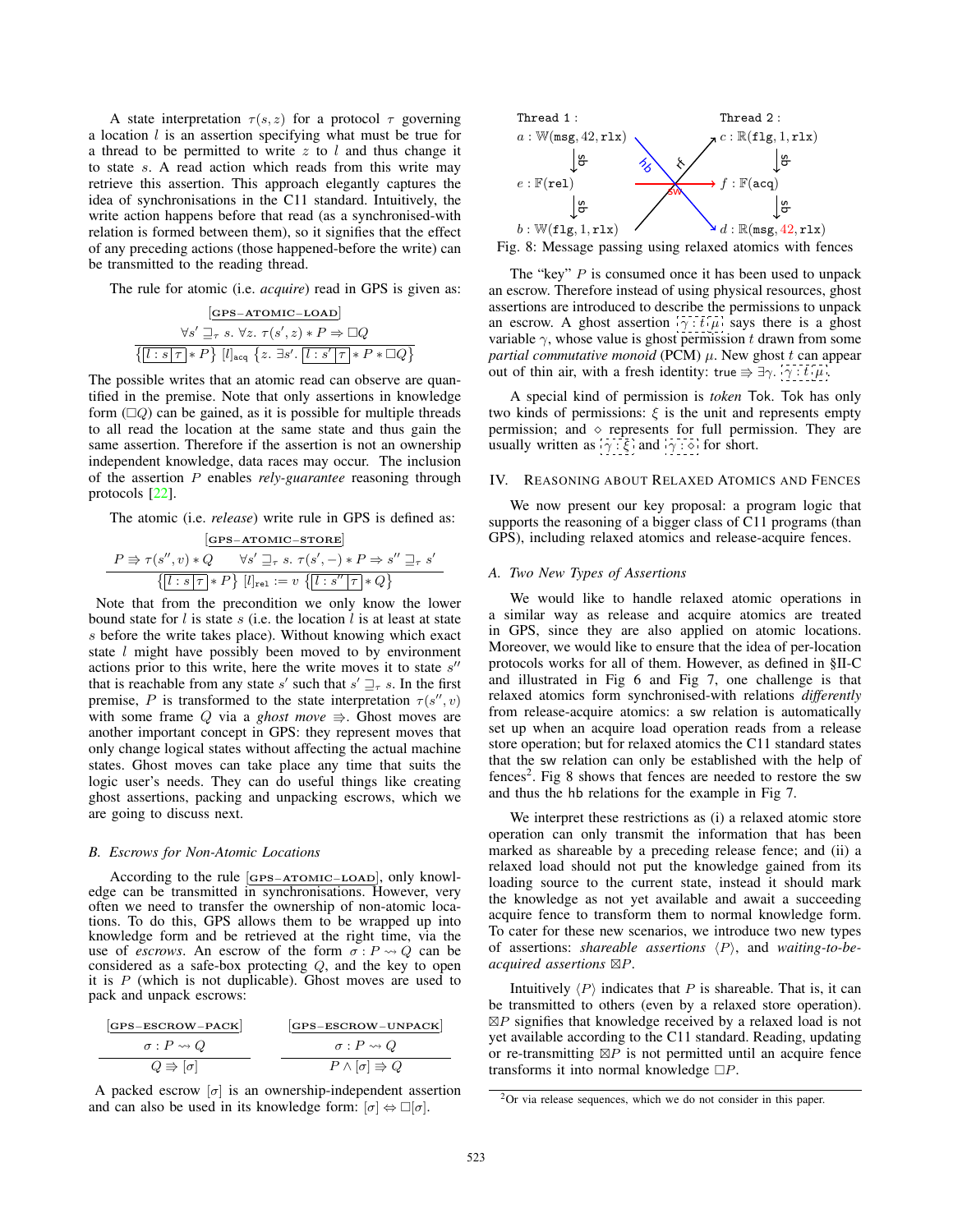The formal semantics for these new assertions and their properties will be presented later in Sec VI. It is worth noting here that unlike  $\Box P \Rightarrow P$ , the property  $\boxtimes P \Rightarrow P$  does not hold, as according to the C11 standard,  $\boxtimes$  can only be stripped off by using an acquire fence. Moreover, unlike the knowledge symbol  $\Box$  that can be nested, the nesting of shareable or waiting-to-be-acquired assertions is not allowed. As otherwise, if an assertion like  $\mathbb{Z}\langle P \rangle$  is permitted, after an acquire fence it immediately becomes a shareable assertion, which clearly violates the C11 standard.

It is also worth noting that, in order to prevent improper assertions (like  $\boxtimes P$  or  $\langle P \rangle$ ) from being included in state interpretations for atomic variables, we require that all state interpretations must be "normal" assertions, i.e.  $\forall \tau, s, V$ . normal $(\tau(s, V))$ , where normal $(P) \triangleq P \Rightarrow$ false  $\vee \langle P \rangle \not\Rightarrow$  false. A similar restriction is applied to the assertions used in escrows: for each escrow  $\sigma : P \rightarrow P'$ , we require normal(P) and normal(P').

### *B. New Verification Rules*

With the new forms of knowledge and assertions, we can now ensure that knowledge will be distributed in a controlled manner both from the starting point (a store operation) and at the finishing point (a load operation). We present a number of newly-designed verification rules in Fig 9. The rules that are inherited from GPS without change and the rule for FAI are left for the technical report [9].

| $P \Rightarrow \tau(s'', v) * Q$                                                                          | $\forall s' \exists \tau s. \tau(s', -) * P \Rightarrow s'' \exists \tau s'$         |
|-----------------------------------------------------------------------------------------------------------|--------------------------------------------------------------------------------------|
| $\{[l:s]\tau * P\} [l]_{\text{rel}} := v \{[l:s]\tau * Q\}$                                               |                                                                                      |
| $P_2 \Rightarrow \tau(s'', v) * Q$                                                                        | $\forall s' \exists \tau s. \tau(s', -) * P_1 * P_2 \Rightarrow s'' \exists \tau s'$ |
| $\{[l:s]\tau * P_1 * \langle P_2 \rangle\} [l]_{\text{rlx}} := v \{[l:s]\tau * P_1 * Q\}$                 |                                                                                      |
| $\{[l:s]\tau * P_1 * \langle P_2 \rangle\} [l]_{\text{rlx}} := v \{[l:s]\tau * P_1 * Q\}$                 |                                                                                      |
| $\{RELEASE-FENCE$                                                                                         |                                                                                      |
| $\langle P \rangle \neq false$                                                                            |                                                                                      |
| $\{P\}$ fence <sub>rel</sub> $\{\langle P \rangle\}$                                                      |                                                                                      |
| $\{ACQURE-LOAD$                                                                                           |                                                                                      |
| $\forall s' \exists \tau s. \forall z. \tau(s', z) * P \Rightarrow \Box Q$                                |                                                                                      |
| $\{[l:s]\tau * P\} [l]_{\text{seq}} \{z. \exists s'. \overline{[l:s]\tau * P * \Box Q\}$                  |                                                                                      |
| $\forall s' \exists \tau s. \forall z. \tau(s', z) * P \Rightarrow \Box Q$                                |                                                                                      |
| $\{[l:s]\tau * P\} [l]_{\text{rlx}} \{z. \exists s'. \overline{[l:s]\tau * P * \Box Q\}$                  |                                                                                      |
| $\{[l:s]\tau * P\} [l]_{\text{rlx}} \{z. \exists s'. \overline{[l:s]\tau * P * \Box Q\}$                  |                                                                                      |
| $\{CQUIRE-FENCE$                                                                                          |                                                                                      |
| $\forall s' \exists \tau s. \tau(s', v_o) * P_1 * P_2 \Rightarrow \exists s'' \exists \tau s'. \tau(s'',$ |                                                                                      |

Fig. 9: New verification rules

Being atomic store operations, both release and relaxed stores can transmit some extra information to their readers. But according to the standard and as pointed out in their instrumented semantics we discussed before, the scopes of information that are available for them to release are different. This difference is captured by our rules. Being a store using a weaker memory order, a relaxed store can only use the assertion  $P_2$  that is marked as shareable in its precondition to imply the interpretation of the state it is going to write, i.e. it can only transmit the things that are already marked as shareable. Meanwhile, a release store uses a general assertion P, which is not necessarily to be a shareable assertion, to ghostly imply the state interpretation it needs. Note that  $P$  can also contain shareable assertions, in which case the following [**UNSHARE**] ghost move becomes handy if the normal form of these assertions is needed to imply the state interpretation:

# $[\underline{\text{UNSHARE}}] : \langle P \rangle \Rightarrow P$

This ghost move allows us to convert a shareable assertion back to its previous form (where resources were held in the local part instead of the shareable part). The assertion  $P_1$  in the [**RELAXED**−**STORE**] rule is used to reduce the possible intermediate environment moves we need to consider.

A release fence marks resources that are ready to be shared. Our [**RELEASE**−**FENCE**] rule shows that an assertion P in its precondition is transformed into a shareable assertion after the fence (assuming it is possible to do so). The sanity check in the premise prevents false from being gained in the postcondition. Note that if the precondition  $P$  is already a shareable assertion or a waiting-to-be-acquired assertion (i.e.  $\langle P \rangle \Rightarrow$  false), the release-fence would act like the skip action, and the postcondition would remain as  $P$  (according to the frame rule in Separation Logic).

For atomic loads, the [**ACQUIRE**−**LOAD**] rule in GPS is compatible with our new setting. Note that the knowledge it retrieves from its load source is directly put in the postcondition. However as we have discussed, the knowledge gained by a relaxed load should not be considered as immediately available to the current thread (for reading, updating or retransmitting). Therefore, in our new [**RELAXED**−**LOAD**] rule, the knowledge  $\square Q$  the load gains is marked as waiting-to-beacquired knowledge  $\boxtimes Q$  in its post condition. One can then use the [**ACQUIRE**−**FENCE**] rule to turn an acquirable knowledge into a normal one.

 $CAS(l, v<sub>o</sub>, v)$  (compare and swap) is an important synchronisation operation, which is widely used in various lock algorithms. It performs the following things in one atomic step: firstly it loads from  $l$ , and compares the value it gets with the expected value  $v_o$ ; if they are equal, it updates l with a new value  $v$  and returns 1 indicating its success, otherwise returns 0. The CAS in our [**CAS**] rule is a release-acquire CAS, i.e. in the case of success (corresponding to the first premise) it behaves like a release store, and in the case of fail (corresponding to the second premise) it behaves like an acquire load that read some value other than  $v<sub>o</sub>$ . Moreover, in the case of success, it can retrieve non-knowledge assertions from the interpretation of the state  $s'$ . As we require that all state interpretations must be normal assertions (or false), we do not need to be concerned that improper assertions, like shareable assertions that can be immediately re-transmitted by any following relaxed stores without a release fence, will be retrieved from  $\tau(s', v_o)$  and left over in Q.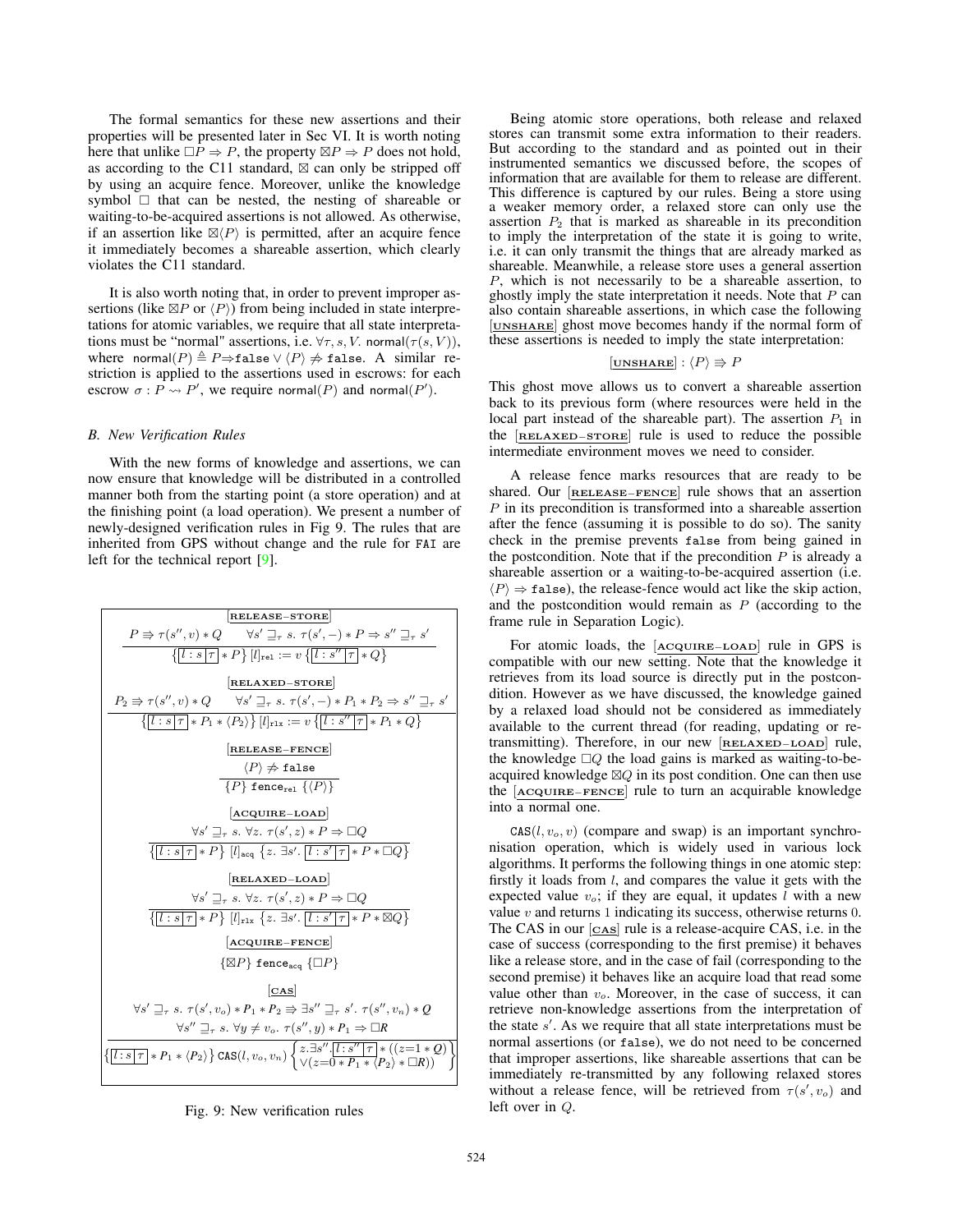# V. ILLUSTRATIVE EXAMPLE

We illustrate our reasoning logic using the racy program shown in Fig 10. We first show how our logic can detect the data race and how it is unable to prove the program to be correct. We then show that after resolving the race by properly adding fences, our logic can prove it successfully.

$$
\begin{array}{rl} \text{let } x = \text{alloc}(1) \text{ in} \\ \text{let } y = \text{alloc}(1) \text{ in} \\ \text{let } z = \text{alloc}(1) \text{ in} \\ [x]_{na} := 0; \ [y]_{ra1} := 0; \ [z]_{re1} := 0; \\ [x]_{na} := 1; & \text{repeat } [y]_{r1x} \text{ end}; & \text{repeat } [z]_{acq} \text{ end}; \\ [y]_{re1} := 1; & \begin{array}{l} x = 1 \\ 1 \end{array}; & \begin{array}{l} x = 1 \\ 1 \end{array}; & \begin{array}{l} x = 1 \\ 1 \end{array}; & \begin{array}{l} x = 1 \\ 1 \end{array}; & \begin{array}{l} x = 2 \\ 1 \end{array} \end{array}
$$

Note that a message  $x \leftrightarrow 1$  is created in thread 1, and is passed to thread 2 by the release store to y. Thread 2 performs a relaxed store to z, intending to retransmit this message to thread 3, where the ownership of  $x$  is demanded to perform the non-atomic write.

According to the C11 standard, this program contains a data race as it is not properly synchronised. Despite the fact that in thread 1 the store operation to y is release atomic, the load operation in thread 2 that reads from it is relaxed. Without a subsequent acquire fence, no synchronisation can be established between thread 1 and 2. Similarly, though the acquire load operation of z in thread 3 reads from the store operation in thread 2, the two threads are not synchronised as the store operation is relaxed and lacking a release fence before it. Therefore, the chain of happens before (hb) relation breaks between thread 1 and 3. Without having a happens before relation, the non-atomic writes to  $x$  in thread  $\overline{1}$  and 3 produce a data race.

We show in Fig 11a that, with the help of the two new types of assertions, our logic can detect the failure of synchronisation, and will not prove the racy program to be correct. First, we define the escrow for x and protocols for y and  $z$ , where each of  $y$  and  $z$  has only two protocol states  $\dot{0}$ and 1, and  $0 \sqsubseteq_{\textbf{Prot}(l)} 1$  for  $l \in \{y, z\}$ :

**XE** : γ : x → 1 **Prot**(l)(0, v) v=0 **Prot**(l)(1, v) v=1∧[**XE**] l∈{y, z}

As shown in Fig 11a, the verification could not be finished in thread 2. Even though in thread  $1$  the message about  $x$  is packed via ghost move from  $(1.2)$  to  $(1.3)$ , and put into y's state interpretation as a knowledge, the relaxed load operation of y in thread 2 can only extract the knowledge in a waitingto-be-acquired form [**XE**] according to [**RELAXED**−**LOAD**]. Without subsequent acquire and release fences, this waitingto-be-acquired knowledge is kept in this form and cannot be used to entail the required precondition for the next command  $[z]_{r1x} := 1$ , in which the packed escrow is expected to be in the shareable form  $\langle \Box [\mathbf{X} \mathbf{E}] \rangle$  according to the rule [**RELAXED**−**STORE**].

To resolve the data race in this program, as shown in Fig 11b, an acquire fence and a release fence are needed to be inserted between the relaxed load operation of y and the release operation to z in thread 2, which will change the waiting-tobe-acquired knowledge into a normal knowledge and then a shareable knowledge before the relaxed store operation to z transfers it to thread 3.

It is worth noting that our logic supports modular reasoning. The verification of thread 1 and 3 can be conducted separately despite the error in the original thread 2.

We have also applied our reasoning logic to a number of more challenging programs as documented in the report [9].

#### VI. RESOURCE MODEL

In this section we shall first briefly introduce the GPS resource model and then present our new resource model which is built on the GPS one.

#### *A. GPS Resources*

In GPS, resources are used to logically represent computation states. A resource  $r \in Resource$  is a triple  $(\Pi, g, \Sigma)$  where the *physical location map* Π maps each location to either a value (for non-atomics) or a protocol and state (for atomics), the *ghost identity map* g keeps the ghost values, and the *known escrow set* Σ contains all escrows available. Resources form a PCM with composition ⊕. Some useful definitions are:

$$
\begin{array}{rcl}\n\text{emp} & \triangleq & ((\lambda n. \perp), (\lambda \mu. \lambda n. \epsilon_{\mu}), \emptyset) \\
r \leq r' & \triangleq & \exists r''. \ r \oplus r'' = r' \\
r \# r' & \triangleq & r \oplus r' \text{defined}\n\end{array}
$$

Each proposition  $P$  in GPS is interpreted as a set of resources, i.e.  $[P] \subseteq$  *Resource*. Moreover, the interpretation satisfies the following property:

$$
\forall r \in \llbracket P \rrbracket. \ \forall r' \# r. \ r \oplus r' \in \llbracket P \rrbracket
$$

GPS also introduces a rely-guarantee-styled instrumented semantics for all actions. Let us take the release store operation as an example. Given a resource  $r_{pre}$  that meets the precondition of the write, and assuming resource  $r$  is the actual resource used by the write (note  $r$  can be different from  $r_{pre}$  as the environment may also make changes prior to the write), the effect of this atomic write can be illustrated by its guarantee definition as shown below, where  $r_{sb}$  is the resource that will be passed down to its sb successor in the execution graph and  $r_{\text{rf}}$  is the resource to be transmitted to its reader:

$$
\begin{array}{l} (r_{\mathsf{sb}},r_{\mathsf{rf}})\in\mathsf{guar}(r_{\mathsf{pre}},r,\mathbb{W}(l,V,\mathbf{rel}))\text{ if}\\ \exists\tau,s,S.r_{\mathsf{rf}}\in\mathsf{interp}(\tau)(s,V)\\ \wedge r_{\mathsf{rf}}\oplus r_{\mathsf{sb}}=r[l:=\mathsf{at}(\tau,S\cup\{s\})]\wedge r_{\mathsf{sb}}[l]=r_{\mathsf{rf}}[l]\\ \wedge (r[l]=\mathsf{uninit}\wedge S=\emptyset\vee r[l]=\mathsf{at}(\tau,S)\wedge\forall s_0\in S.\ s_0\sqsubseteq_\tau s)\\ \wedge\forall r_E.\left(\begin{array}{c}\exists\tau,s',V'.\ r_E\in\mathsf{interp}(\tau)(s',V')\\ \wedge\ r_{\mathsf{pre}}\#\tau_E\\ \wedge\ r_{\mathsf{pre}}\#\tau_E\\ \end{array}\right)\\ \Rightarrow r_E[l]\sqsubseteq_{\mathsf{at}} r_{\mathsf{rf}}[l] \end{array}
$$

Note interp( $\tau$ )(s, V) denotes the semantics of the state interpretation under the new state s, namely  $[\![\tau(s, V)]\!]$ , which carries the information we intend to transmit through this atomic write. The notation r[l] is short for r. $\Pi(l)$ , which is the value of the physical location  $l$ . For an atomic location, this is an atomic protocol value in the form of  $at(\tau, S)$ , where  $\tau$  is the protocol type governing that location and  $S$  is a trace of states the location has gone through. Some relations between these protocol values are defined as:

$$
\begin{array}{rcl}\mathsf{at}(\tau,S) \sqsubseteq_{\tau} \mathsf{at}(\tau,S') & \triangleq & \forall s \in S. \ \exists s' \in S'. \ s \sqsubseteq_{\tau} s'\\ \pi \equiv_{\mathsf{at}} \pi' & \triangleq & \pi \sqsubseteq_{\tau} \pi' \land \pi' \sqsubseteq_{\tau} \pi\end{array}
$$

The assertion-level ghost move is defined in terms of resource-level ghost moves:

$$
P \Rrightarrow Q \triangleq \forall r \in [P]. \ r \Rrightarrow [Q]
$$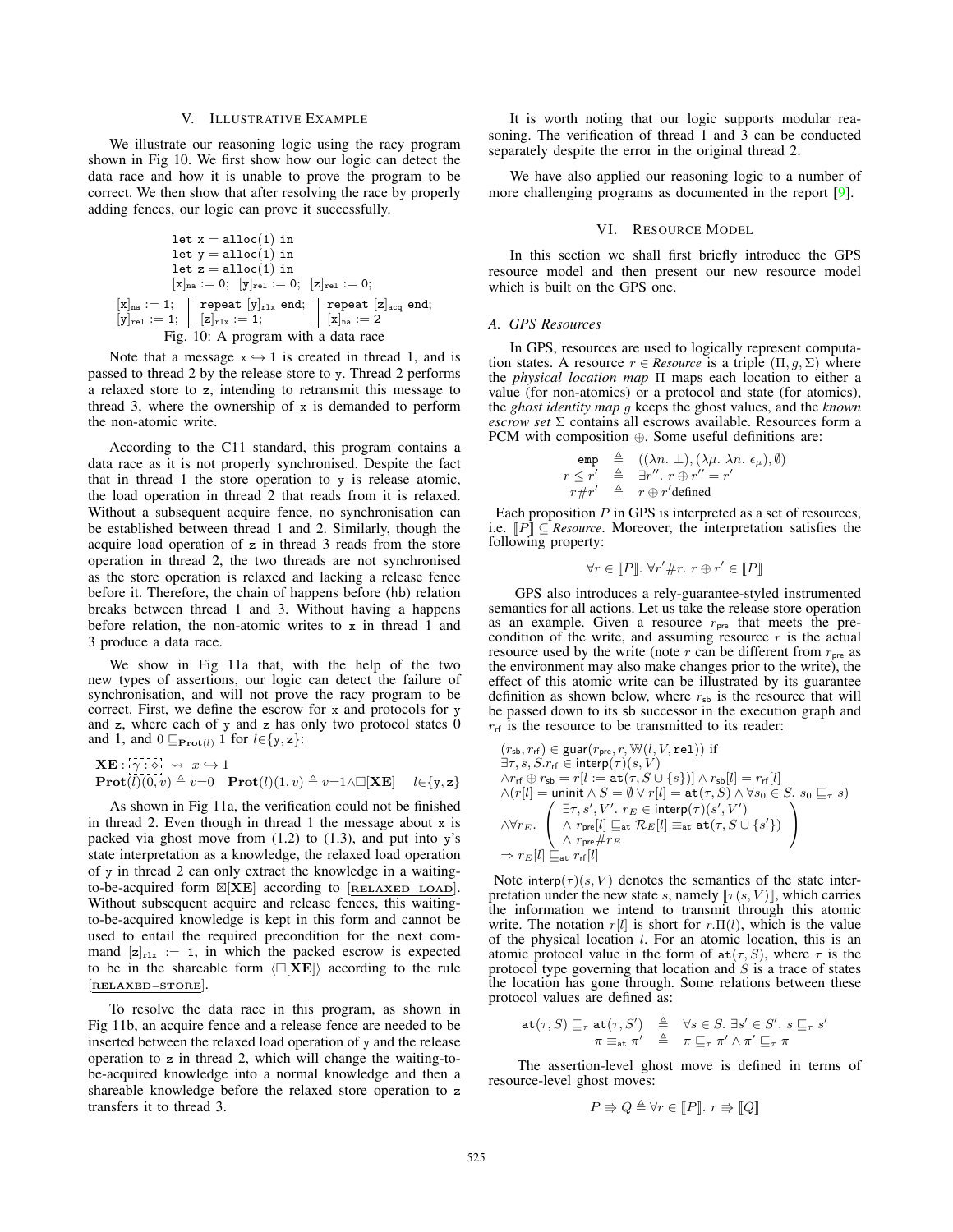

(a) Failed verification of the racy program

Fig. 11: Verification of Relayed Message Passing

 $\overline{a}$ 

For instance, the escrow packing rule is validated by the following resource-level ghost move:

$$
\frac{\text{interp}(\sigma) = ([P], [P']) \qquad r' \in [P']]}{(\Pi, g, \Sigma) \oplus r' \Rightarrow [(\Pi, g, \Sigma \cup \{\sigma\})]}
$$

Note that the escrow's interpretation interp $(\sigma) = (\llbracket P \rrbracket, \llbracket P' \rrbracket)$ requires that  $[P] * [P'] = \emptyset$ . Note also that  $[r]$  is defined as  $\{r \oplus r' \mid r' \in \mathit{Resource}\}.$ 

#### *B. The New Resource Model*

To deal with the two new types of assertions, we extend the GPS resource model to a more expressive one by lifting resources to resource triples:

$$
\textit{ResTriple} \triangleq \{(r_1,r_2,r_3) \mid r_1,r_2,r_3 \in \textit{Resource} \land r_1 \oplus r_2 \oplus r_3 \text{ defined}\}
$$

For each resource triple  $\mathcal{R} = (r_1, r_2, r_3)$  we use  $\mathcal{R}[L]$  to denote  $r_1, \mathcal{R}[\mathsf{S}]$  for  $r_2$ , and  $\mathcal{R}[\mathsf{A}]$  for  $r_3$ , representing resp. its *local*, *shareable*, and *waiting-to-be-acquired* component.

Like resources, *ResTriple* also forms a PCM. The composition operation  $oplus$  is defined point-wise; the compatibility can be defined as:

$$
\mathcal{R}\#\mathcal{R}'\triangleq\mathcal{R}\oplus\mathcal{R}'\ \text{defined}
$$

EMP is defined as a resource triple comprising only empty resources: EMP  $\triangleq$  (emp, emp, emp). The semantics for propositions is lifted to the *ResTriple* model as well. The interpretation  $[ P ]$ of an assertion  $P$  is a set of resource triples satisfying the property:

$$
\forall \mathcal{R} \in \llbracket P \rrbracket. \ \forall \mathcal{R}' \# \mathcal{R}. \ \mathcal{R} \oplus \mathcal{R}' \in \llbracket P \rrbracket
$$

For any basic assertion P and resource triple  $\mathcal R$ , only the local part of  $R$  is needed when checking  $R \in [P]$ . For example,

$$
\mathcal{R} \in \llbracket \overline{(l:s|\tau|)} \rrbracket \Leftrightarrow \exists S. \; \mathcal{R}[L].\Pi(l) = \mathtt{at}(\tau, S) \land s \in S
$$

Composed assertions like separating conjunction are directly lifted up to use resource triples:

$$
\mathcal{R} \in [\![P_1 * P_2]\!] \Leftrightarrow \exists \mathcal{R}_1, \mathcal{R}_2.\ \mathcal{R} = \mathcal{R}_1 \oplus \mathcal{R}_2 \wedge \mathcal{R}_1 \in [\![P_1]\!] \wedge \mathcal{R}_2 \in [\![P_2]\!]
$$

The semantics for synchronisation related assertions, namely knowledge, shareable assertion and waiting-to-beacquired assertions are defined as:

$$
\mathcal{R} \in [\Box P] \Leftrightarrow |(\mathcal{R}[L], \text{emp}, \text{emp})| \in [P]
$$
  

$$
\mathcal{R} \in [\langle P \rangle] \Leftrightarrow (\mathcal{R}[S], \text{emp}, \text{emp}) \in [P]
$$
  

$$
\mathcal{R} \in [\boxtimes P] \Leftrightarrow (\mathcal{R}[A], \text{emp}, \text{emp}) \in [\Box P]
$$

Note the stripping  $|R|$  is a lifted version of the GPS stripping, i.e,  $|(r_1, r_2, r_3)| \triangleq (|r_1|, |r_2|, |r_3|).$ <sup>3</sup>

Under the new resource model, the following properties hold. Note properties for knowledge that hold in GPS are all preserved in the new model but are omitted here.

 $\langle P \rangle * \langle Q \rangle \Leftrightarrow \langle P * Q \rangle$  $\boxtimes P$   $\Leftrightarrow$   $\boxtimes P * \boxtimes P$  $\Gamma(P)$  $\Rightarrow$  false if EMP $\notin$   $\llbracket P \rrbracket$  $P$   $\Box \langle P \rangle \Rightarrow$  false if  $EMP \not\in [P]$  $\langle \boxtimes P \rangle$  $\Rightarrow$  false if EMP $\notin \llbracket P \rrbracket$  $P\rrbracket \qquad \Box\boxtimes P \Rightarrow \texttt{false} \text{ if } \texttt{EMP} \not\in \llbracket P\rrbracket$  $\boxtimes$   $\boxtimes$   $P$   $\Rightarrow$  false if  $\texttt{EMP} \notin \llbracket P \rrbracket$  $P \rrbracket \qquad \langle \langle P \rangle \rangle \; \Rightarrow \texttt{false} \; \text{if} \; \texttt{EMP} {\not\in} {\llbracket} P {\rrbracket}$ 

*1) Ghost Moves:* As in GPS, assertion-level ghost moves are defined in terms of resource-level ghost moves:  $P \Rightarrow Q \triangleq \forall \mathcal{R} \in [P] \colon \mathcal{R} \Rightarrow [Q]$ . The only difference is that resource triples are now used in the resource level. For instance, the resource level escrow packing ghost move is changed to:

$$
\frac{\text{interp}(\sigma) = (\llbracket P \rrbracket, \llbracket P' \rrbracket) \quad \mathcal{R}' \in \llbracket P' \rrbracket \quad \mathcal{R}[L] = (\Pi, g, \Sigma)}{\mathcal{R} \oplus \mathcal{R}' \Rightarrow \lfloor ((\Pi, g, \Sigma) \cup \{\sigma\}), \mathcal{R}[S], \mathcal{R}[A]) \rfloor}
$$

Based on this definition, we can obtain the same escrow packing rule as that in GPS.

In addition to all ghost moves inherited from GPS, we also propose a new one:

$$
\frac{\mathcal{R}'[L] = \mathcal{R}[L] \oplus r \quad \mathcal{R}'[S] \oplus r = \mathcal{R}[S] \quad \mathcal{R}'[A] = \mathcal{R}[A]}{\mathcal{R} \Rrightarrow [R']}
$$

This resource-level ghost move gives us the assertion-level ghost move rule [**UNSHARE**] (shown in Sec IV).

*2) Rely/Guarantee Definitions:* Following the GPS approach, we define the instrumented semantics for all actions in the rely/guarantee style (more details are left for the report [9]). But instead of manipulating resources, our actions work on resource triples, which is more expressive and allows us to describe the subtle difference among various kinds of actions. As an example, the guarantee definitions for release and relaxed writes are illustrated in Fig 12.



<sup>&</sup>lt;sup>3</sup>In GPS, |r| represents the duplicable part of  $r: r = r \oplus |r|$ . For duplicable items in  $r$ , like atomic values and the known escrow set, stripping keeps them unchanged. That is, we have  $|r| \cdot \Sigma = r \cdot \Sigma$ , and if  $l_{at}$  is an atomic location in r we have  $|r| \cdot \Pi(l_{\text{at}}) = r \cdot \Pi(l_{\text{at}})$ . For non-duplicable items, like non-atomic values, stripping removes them. For example, if  $l_{na}$  is a non-atomic location in r we have  $|r| \cdot \Pi(l_{na}) = \bot$ . The value  $\diamond$  of ghost type Tok is also not duplicable, and all ghost locations of type Tok will be set as empty after stripping:  $|r| g(Tok)(-) = \xi$ .